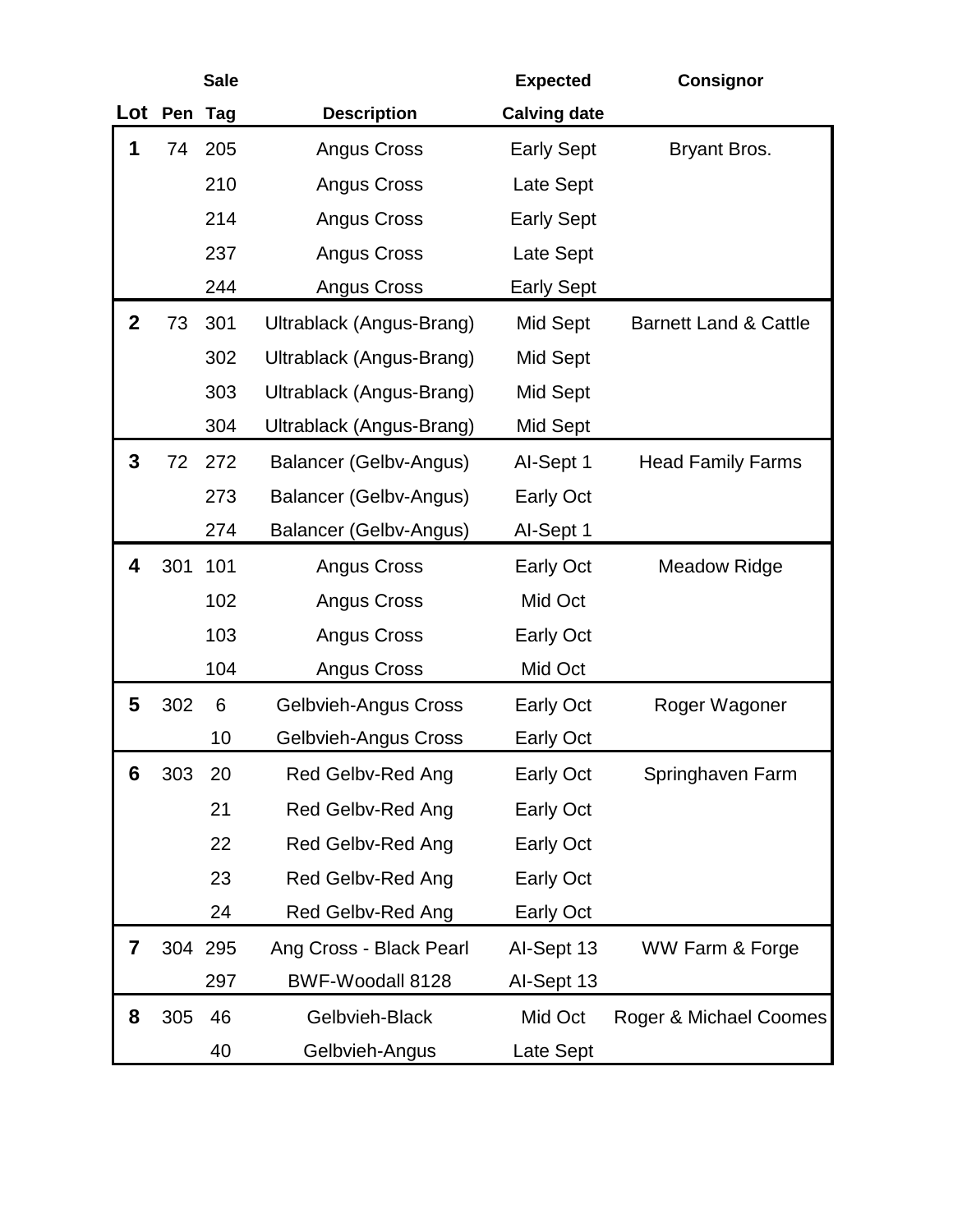|                 |             | <b>Sale</b> |                           | <b>Expected</b>     | <b>Consignor</b>                 |
|-----------------|-------------|-------------|---------------------------|---------------------|----------------------------------|
|                 | Lot Pen Tag |             | <b>Description</b>        | <b>Calving date</b> |                                  |
| 9               | 306         | 16          | <b>Angus Cross</b>        | <b>Early Oct</b>    | <b>Bobby Wagoner</b>             |
|                 |             | 17          | <b>Angus Cross</b>        | <b>Early Sept</b>   |                                  |
|                 |             | 18          | <b>Angus Cross</b>        | Mid Sept            |                                  |
| 10              |             | 307 337     | <b>Red Angus Cross</b>    | <b>Early Sept</b>   | <b>Graham Cofield</b>            |
|                 |             | 338         | <b>Red Angus Cross</b>    | Late Aug            |                                  |
|                 |             | 339         | <b>Red Angus Cross</b>    | <b>Early Sept</b>   |                                  |
| 11              | 308 331     |             | Angus                     | <b>Early Oct</b>    | <b>Five Springs Farm</b>         |
|                 |             | 332         | Angus                     | Mid Sept            |                                  |
|                 |             | 333         | Angus                     | Early Oct           |                                  |
| 12 <sup>°</sup> |             | 309 202     | <b>Angus Cross</b>        | Late Sept           | Bryant Bros.                     |
|                 |             | 204         | <b>Angus Cross</b>        | Late Sept           |                                  |
|                 |             | 226         | <b>Angus Cross</b>        | Late Sept           |                                  |
|                 |             | 241         | <b>Angus Cross</b>        | Late Sept           |                                  |
|                 |             | 243         | <b>Angus Cross</b>        | Late Sept           |                                  |
| 13              |             | 310 279     | Ang Cross-GAR Exceptional | Al-Sept 1           | <b>Head Family Farms</b>         |
|                 |             | 280         | Ang Cross-GAR Exceptional | Al-Sept 1           |                                  |
|                 |             | 281         | Angus Cross               | Al-Sept 1           |                                  |
|                 |             | 282         | <b>Angus Cross</b>        | Al-Sept 1           |                                  |
|                 |             | 283         | Angus Cross               | Al-Sept 1           |                                  |
| 14              | 311         | 305         | Ultrablack (Angus-Brang)  | Al-Aug 30           | <b>Barnett Land &amp; Cattle</b> |
|                 |             | 306         | Ultrablack (Angus-Brang)  | Al-Aug 30           |                                  |
|                 |             | 307         | Ultrablack (Angus-Brang)  | Al-Aug 30           |                                  |
|                 |             | 308         | Ultrablack (Angus-Brang)  | Al-Aug 30           |                                  |
| 15              |             | 312 105     | Angus Cross               | Early Oct           | <b>Meadow Ridge</b>              |
|                 |             | 106         | Angus Cross               | Late Sept           |                                  |
|                 |             | 107         | Angus Cross               | Late Sept           |                                  |
|                 |             | 108         | Angus Cross               | Late Sept           |                                  |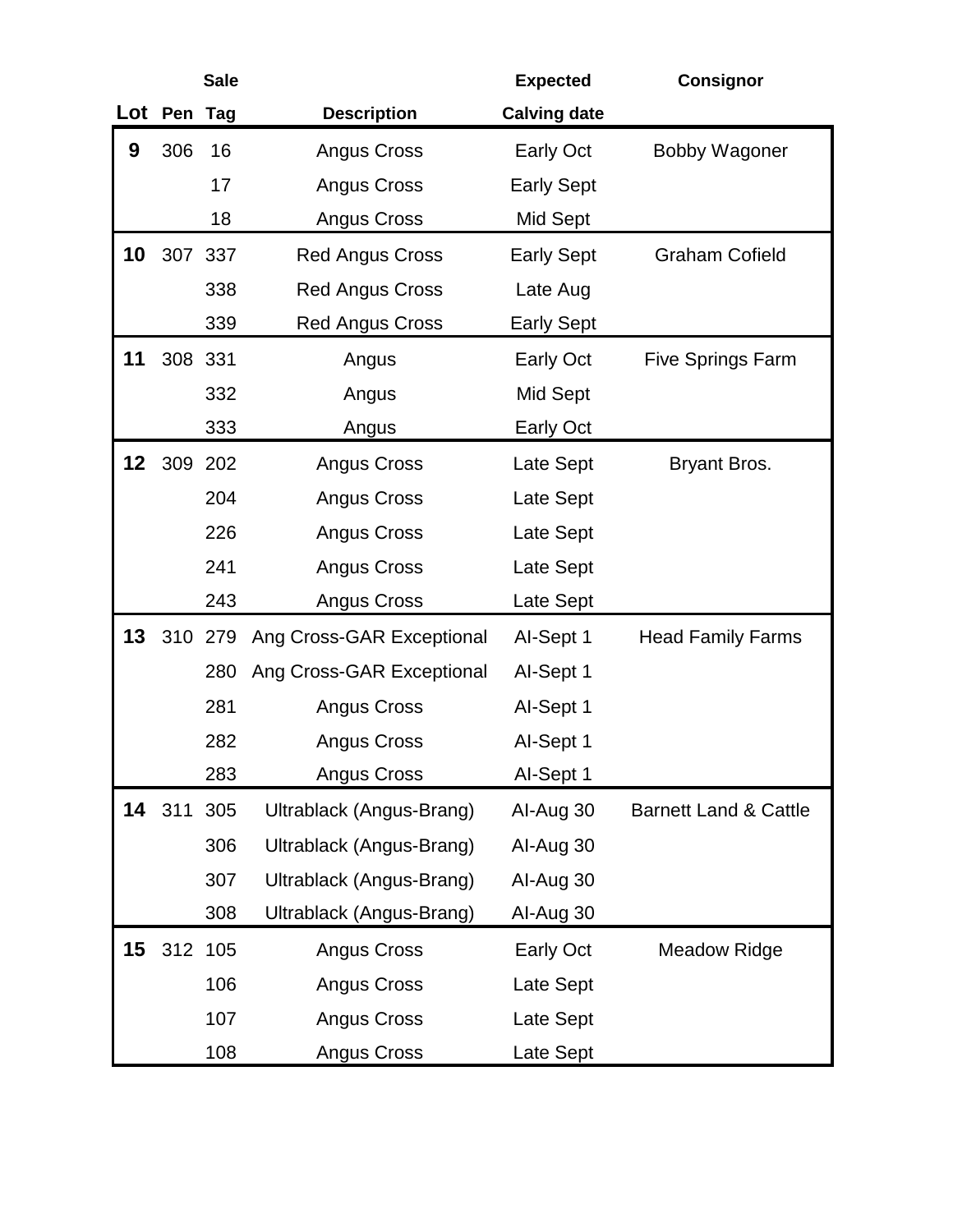|                 |             | <b>Sale</b>    |                             | <b>Expected</b>     | <b>Consignor</b>                 |
|-----------------|-------------|----------------|-----------------------------|---------------------|----------------------------------|
|                 | Lot Pen Tag |                | <b>Description</b>          | <b>Calving date</b> |                                  |
| 16              | 313         | 25             | <b>Red Gelbv-Red Ang</b>    | Mid Sept            | Springhaven Farm                 |
|                 |             | 26             | Red Gelbv-Red Ang           | Mid Sept            |                                  |
| 17              | 314 201     |                | <b>Angus Cross</b>          | <b>Early Oct</b>    | Bryant Bros.                     |
|                 |             | 203            | Angus Cross                 | Late Oct            |                                  |
|                 |             | 206            | Angus Cross                 | Late Oct            |                                  |
|                 |             | 207            | Angus Cross                 | Late Oct            |                                  |
|                 |             | 215            | Angus Cross                 | Late Sept           |                                  |
| 18              |             | 315 265        | Ang Cross - GAR Ashland     | Al-Sept 1           | <b>Head Family Farms</b>         |
|                 |             | 266            | Ang Cross - GAR Ashland     | Al-Sept 1           |                                  |
|                 |             | 267            | Ang Cross - GAR Ashland     | Late Sept           |                                  |
| 19              | 316         | $\overline{7}$ | <b>Gelbvieh-Angus Cross</b> | Mid Sept            | Roger Wagoner                    |
|                 |             | $\overline{2}$ | <b>Gelbvieh-Angus Cross</b> | Mid Sept            |                                  |
|                 |             | 8              | <b>Gelbvieh-Angus Cross</b> | Mid Sept            |                                  |
| 20              |             | 402 293        | Ang Cross - Black Pearl     | Al-Sept 13          | WW Farm & Forge                  |
|                 |             | 296            | Ang Cross - Woodall 8128    | Al-Sept 13          |                                  |
| 21              |             | 403 309        | Ultrablack (Angus-Brang)    | Al-Aug 30           | <b>Barnett Land &amp; Cattle</b> |
|                 |             | 310            | Ultrablack (Angus-Brang)    | Al-Aug 30           |                                  |
|                 |             | 311            | Ultrablack (Angus-Brang)    | Al-Aug 30           |                                  |
|                 |             | 312            | Ultrablack (Angus-Brang)    | Al-Aug 30           |                                  |
| 22 <sub>2</sub> |             | 404 109        | <b>Angus Cross</b>          | Late Oct            | <b>Meadow Ridge</b>              |
|                 |             | 110            | <b>Angus Cross</b>          | Late Oct            |                                  |
|                 |             | 111            | <b>Angus Cross</b>          | Mid Oct             |                                  |
|                 |             | 112            | Angus Cross                 | Early Nov           |                                  |
| 23              |             | 405 217        | <b>Angus Cross</b>          | Late Sept           | Bryant Bros.                     |
|                 |             | 239            | <b>Angus Cross</b>          | Late Sept           |                                  |
|                 |             | 242            | <b>Angus Cross</b>          | Late Sept           |                                  |
|                 |             | 245            | Angus Cross                 | Late Sept           |                                  |
|                 |             | 250            | Angus Cross                 | Late Sept           |                                  |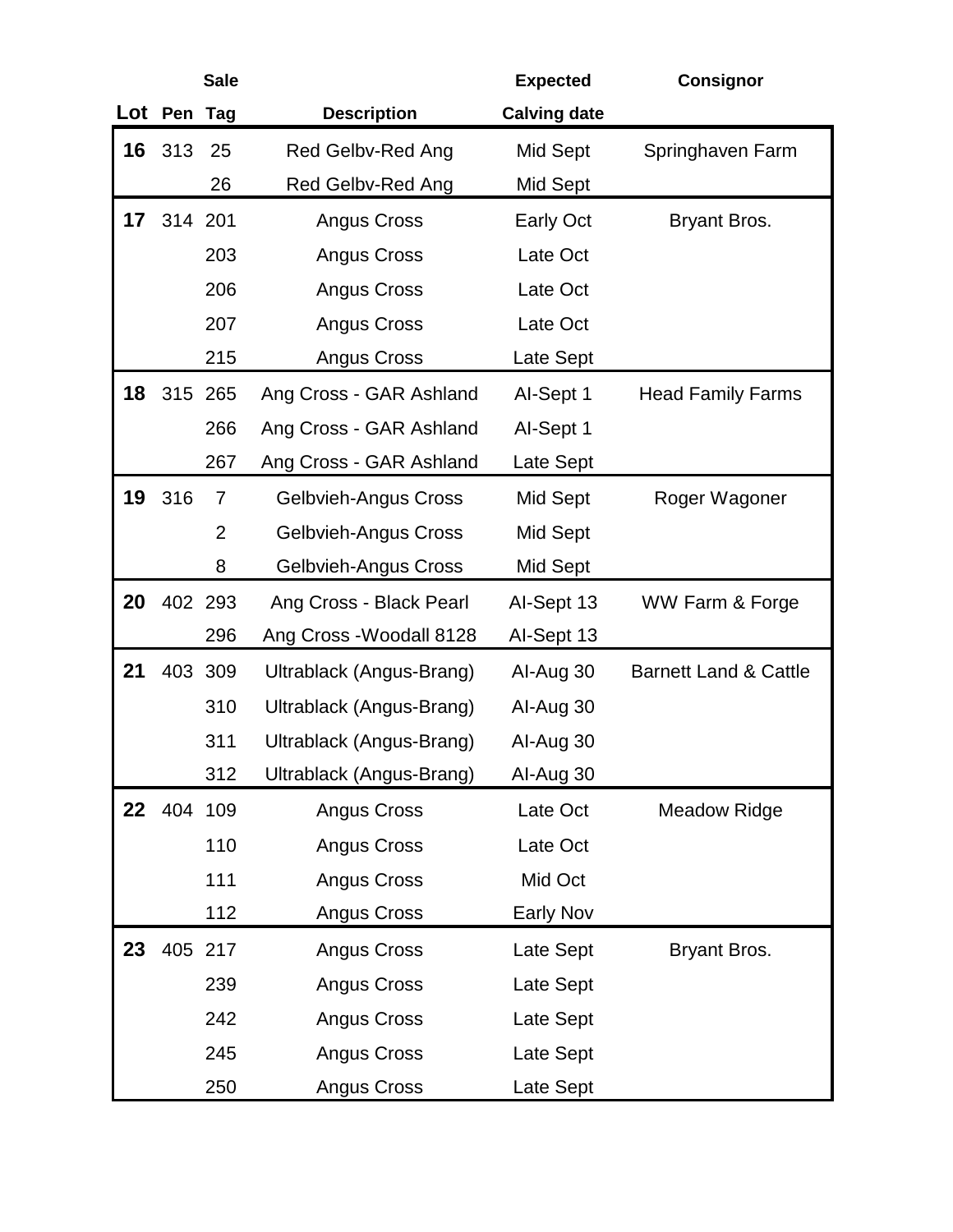|        |         | <b>Sale</b> |                               | <b>Expected</b>     | <b>Consignor</b>                 |
|--------|---------|-------------|-------------------------------|---------------------|----------------------------------|
| Lot    | Pen Tag |             | <b>Description</b>            | <b>Calving date</b> |                                  |
| 24     |         | 406 262     | Ang Cross-GAR Exceptional     | Al-Sept 1           | <b>Head Family Farms</b>         |
|        |         | 263         | Ang Cross-GAR Exceptional     | Al-Sept 1           |                                  |
|        |         | 264         | Ang Cross - DV Patriot        | Al-Sept 1           |                                  |
| $25\,$ | 407     | 44          | Gelbvieh-Angus                | Late Oct            | Roger & Michael Coomes           |
|        |         | 45          | Gelbvieh-Angus                | Mid Oct             |                                  |
| 26     | 408     | 27          | Red Gelbv-Red Ang             | Early Oct           | Springhaven Farm                 |
|        |         | 28          | Red Gelbv-Red Ang             | <b>Early Oct</b>    |                                  |
| 27     |         | 409 113     | Angus Cross                   | Late Sept           | <b>Meadow Ridge</b>              |
|        |         | 114         | Angus Cross                   | <b>Early Oct</b>    |                                  |
|        |         | 115         | Angus Cross                   | <b>Early Oct</b>    |                                  |
|        |         | 116         | Angus Cross                   | Late Sept           |                                  |
| 28     |         | 410 225     | <b>Angus-Beefmaster Cross</b> | <b>Early Sept</b>   | Bryant Bros.                     |
|        |         | 231         | <b>Angus-Beefmaster Cross</b> | <b>Early Sept</b>   |                                  |
|        |         | 232         | <b>Angus-Beefmaster Cross</b> | Late Oct            |                                  |
|        |         | 233         | <b>Angus-Beefmaster Cross</b> | Late Sept           |                                  |
|        |         | 234         | <b>Angus-Beefmaster Cross</b> | <b>Early Sept</b>   |                                  |
|        |         | 240         | <b>Angus-Beefmaster Cross</b> | Late Sept           |                                  |
| 29     | 411     | 251         | <b>BWF</b>                    | Al-Sept 1           | <b>Head Family Farms</b>         |
|        |         | 252         | Ang Cross-GAR Exceptional     | Late Sept           |                                  |
|        |         | 253         | <b>BWF</b>                    | Al-Sept 1           |                                  |
|        |         | 254         | <b>BWF</b>                    | Al-Sept 1           |                                  |
|        |         | 255         | <b>BWF</b>                    | Al-Sept 1           |                                  |
| 30     |         | 412 313     | Angus Cross                   | <b>Early Oct</b>    | <b>Barnett Land &amp; Cattle</b> |
|        |         | 314         | Angus Cross                   | Mid Sept            |                                  |
|        |         | 315         | <b>Angus Cross</b>            | <b>Early Oct</b>    |                                  |
|        |         | 316         | Angus Cross                   | <b>Early Oct</b>    |                                  |
| 31     | 413     | 9           | <b>Gelbvieh-Angus Cross</b>   | Mid Sept            | Roger Wagoner                    |
|        |         | 12          | Gelbvieh-Angus Cross          | Mid Sept            |                                  |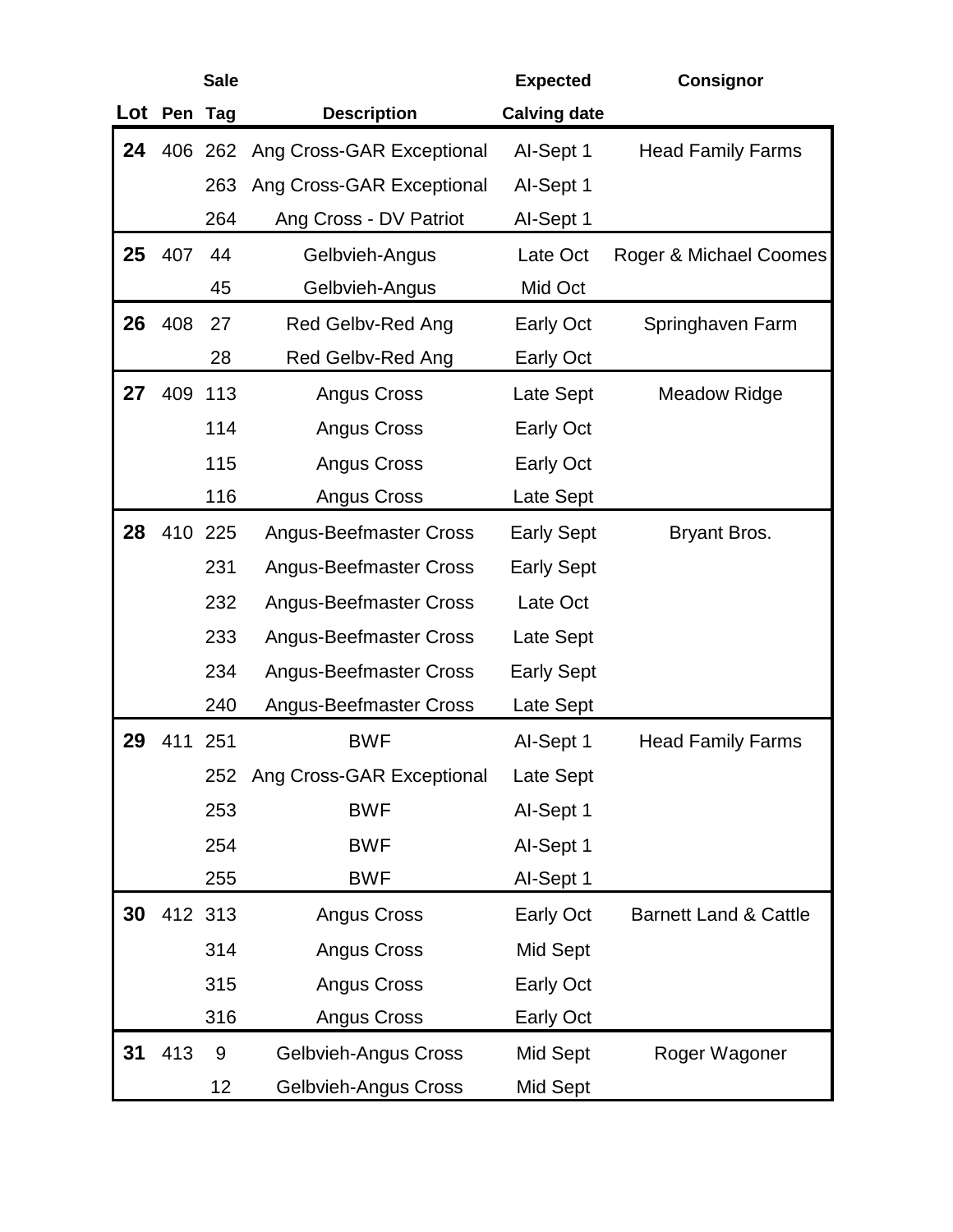|                 |                | <b>Sale</b> |                               | <b>Expected</b>     | <b>Consignor</b>                 |
|-----------------|----------------|-------------|-------------------------------|---------------------|----------------------------------|
|                 | Lot Pen Tag    |             | <b>Description</b>            | <b>Calving date</b> |                                  |
| 32 <sub>2</sub> | 414            | 29          | Red Gelbv-Red Ang             | <b>Early Oct</b>    | Springhaven Farm                 |
|                 |                | 30          | Red Gelbv-Red Ang             | Mid Sept            |                                  |
|                 |                | 31          | <b>Red Gelbv-Red Ang</b>      | Mid Sept            |                                  |
|                 |                | 32          | Red Gelbv-Red Ang             | Early Oct           |                                  |
| 33              |                | 415 209     | <b>Angus-Beefmaster Cross</b> | <b>Early Sept</b>   | Bryant Bros.                     |
|                 |                | 216         | <b>Angus-Beefmaster Cross</b> | <b>Early Oct</b>    |                                  |
|                 |                | 220         | <b>Angus-Beefmaster Cross</b> | Late Oct            |                                  |
|                 |                | 223         | <b>Angus-Beefmaster Cross</b> | Late Sept           |                                  |
|                 |                | 224         | <b>Angus-Beefmaster Cross</b> | Late Sept           |                                  |
| 34              |                | 416 275     | <b>Angus Cross</b>            | Al-Sept 1           | <b>Head Family Farms</b>         |
|                 |                | 276         | Angus Cross                   | Late Sept           |                                  |
|                 |                | 277         | Ang Cross - GAR Ashland       | Late Sept           |                                  |
|                 |                | 278         | Ang Cross - DV Patriot        | Al-Sept 1           |                                  |
| 35              | 1              | 117         | Angus Cross                   | <b>Early Nov</b>    | <b>Meadow Ridge</b>              |
|                 |                | 118         | Angus Cross                   | <b>Early Nov</b>    |                                  |
|                 |                | 119         | Angus Cross                   | Mid Oct             |                                  |
| 36              | $\overline{2}$ | 292         | Ang Cross - Black Pearl       | Al-Sept 13          | WW Farm & Forge                  |
|                 |                | 298         | Ang Cross - Woodall 8128      | Al-Sept 13          |                                  |
| 37              | 3              | 317         | Ultrablack (Angus-Brang)      | Mid Sept            | <b>Barnett Land &amp; Cattle</b> |
|                 |                | 318         | Ultrablack (Angus-Brang)      | Early Oct           |                                  |
|                 |                | 319         | Ultrablack (Angus-Brang)      | Mid Sept            |                                  |
| 38              | 4              | 13          | <b>Gelbvieh-Angus Cross</b>   | Mid Oct             | <b>Bobby Wagoner</b>             |
|                 |                | 14          | <b>Gelbvieh-Angus Cross</b>   | Mid Sept            |                                  |
|                 |                | 15          | Gelbvieh-Angus Cross          | Mid Oct             |                                  |
| 39              | 5              | 218         | Angus Cross                   | Late Sept           | Bryant Bros.                     |
|                 |                | 222         | Angus Cross                   | Early Oct           |                                  |
|                 |                | 227         | Angus Cross                   | Late Sept           |                                  |
|                 |                | 228         | Angus Cross                   | Late Sept           |                                  |
|                 |                | 235         | Angus Cross                   | Late Sept           |                                  |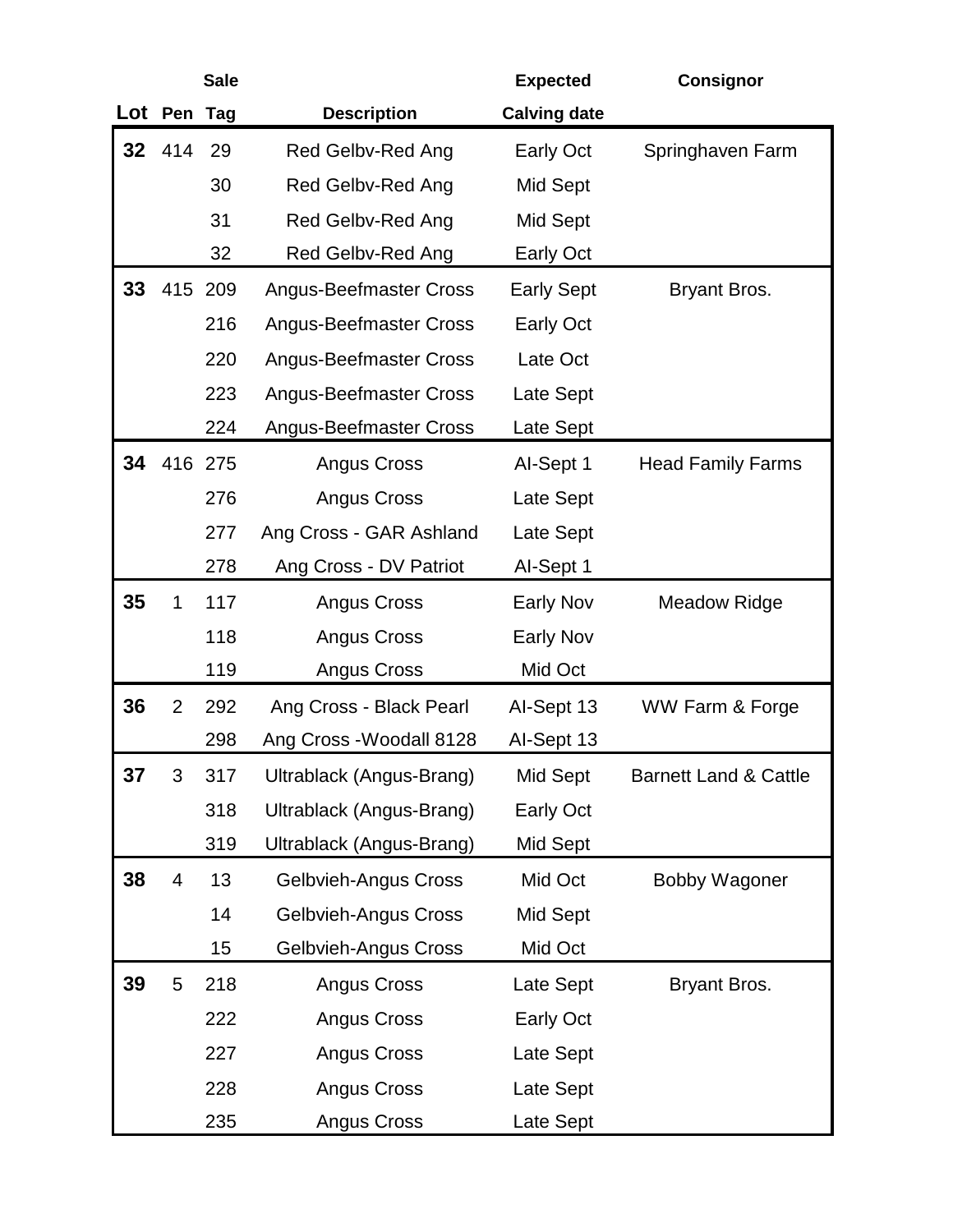|     |                | <b>Sale</b>             |                             | <b>Expected</b>     | <b>Consignor</b>                 |
|-----|----------------|-------------------------|-----------------------------|---------------------|----------------------------------|
| Lot | Pen            | Tag                     | <b>Description</b>          | <b>Calving date</b> |                                  |
| 40  | 6              | 284                     | <b>BWF</b>                  | <b>Early Nov</b>    | <b>Head Family Farms</b>         |
|     |                | 285                     | <b>BWF</b>                  | <b>Early Oct</b>    |                                  |
|     |                | 343                     | <b>BWF</b>                  | <b>Early Nov</b>    |                                  |
| 41  | $\overline{7}$ | 39                      | Gelbvieh-Black              | Mid Nov             | Roger & Michael Coomes           |
|     |                | 41                      | Gelbvieh-Angus              | Late Oct            |                                  |
|     |                | 43                      | Gelbvieh-Angus              | Late Oct            |                                  |
| 42  | 25             | 120                     | <b>BWF</b>                  | Mid Oct             | <b>Meadow Ridge</b>              |
| 43  |                | 510 320                 | <b>Angus Cross</b>          | Al-Aug 30           | <b>Barnett Land &amp; Cattle</b> |
|     |                | 321                     | <b>Angus Cross</b>          | Al-Aug 30           |                                  |
|     |                | 322                     | <b>Angus Cross</b>          | Mid Sept            |                                  |
|     |                | 323                     | <b>Angus Cross</b>          | Mid Sept            |                                  |
|     |                | 324                     | Angus Cross                 | Mid Sept            |                                  |
| 44  | 26             | 212                     | <b>Angus Cross</b>          | <b>Early Oct</b>    | Bryant Bros.                     |
|     |                | 230                     | <b>Angus Cross</b>          | <b>Early Oct</b>    |                                  |
|     |                | 247                     | Angus Cross                 | <b>Early Oct</b>    |                                  |
|     |                | 248                     | <b>Angus Cross</b>          | <b>Early Oct</b>    |                                  |
| 45  | 27             | 268                     | Ang Cross                   | Mid Sept            | <b>Head Family Farms</b>         |
|     |                | 269                     | Ang Cross                   | Al-Sept 1           |                                  |
|     |                | 270                     | Ang Cross                   | Al-Sept 1           |                                  |
|     |                | 271                     | Ang Cross                   | Al-Sept 1           |                                  |
| 46  | 28             | $\overline{\mathbf{4}}$ | <b>Gelbvieh-Angus Cross</b> | Late Sept           | Roger Wagoner                    |
|     |                | 5                       | Gelbvieh-Angus Cross        | Late Sept           |                                  |
| 47  | 29             | 334                     | Angus                       | Mid Sept            | <b>Five Springs Farm</b>         |
|     |                | 335                     | Angus                       | Mid Sept            |                                  |
|     |                | 336                     | Angus                       | Mid Sept            |                                  |
| 48  | 30             | 121                     | Angus Cross                 | <b>Early Nov</b>    | <b>Meadow Ridge</b>              |
|     |                | 122                     | Angus Cross                 | <b>Early Nov</b>    |                                  |
|     |                | 123                     | <b>Angus Cross</b>          | <b>Early Nov</b>    |                                  |
|     |                | 124                     | Angus Cross                 | Early Nov           |                                  |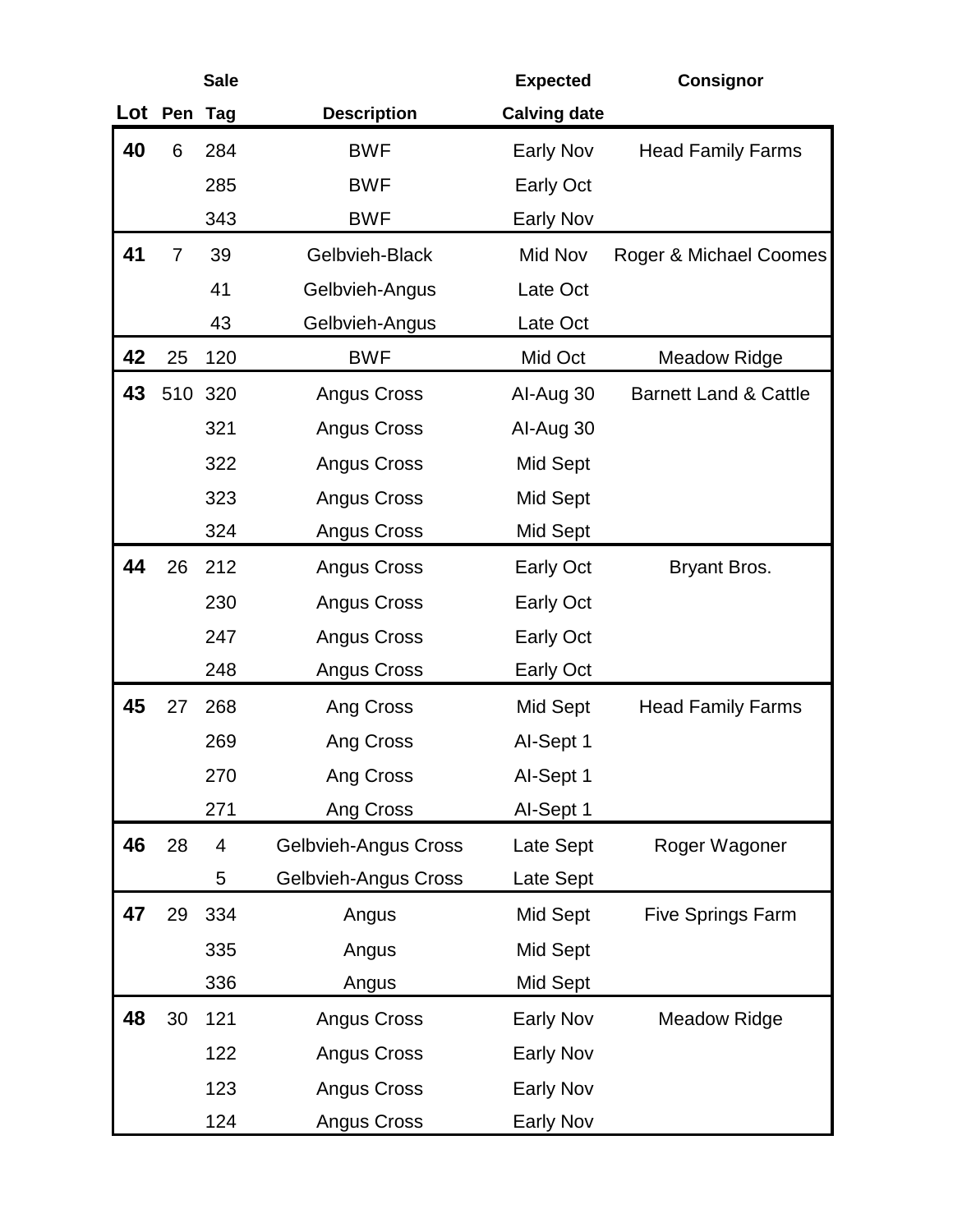|     |     | <b>Sale</b> |                             | <b>Expected</b>     | <b>Consignor</b>                 |
|-----|-----|-------------|-----------------------------|---------------------|----------------------------------|
| Lot | Pen | Tag         | <b>Description</b>          | <b>Calving date</b> |                                  |
| 49  | 31  | 33          | Gelbvieh-Angus              | <b>Early Oct</b>    | Springhaven Farm                 |
|     |     | 34          | Gelbvieh-Angus              | Mid Sept            |                                  |
|     |     | 35          | Gelbvieh-Angus              | <b>Early Oct</b>    |                                  |
| 50  | 32  | 211         | <b>BWF</b>                  | <b>Early Oct</b>    | Bryant Bros.                     |
|     |     | 219         | <b>BWF</b>                  | Late Oct            |                                  |
| 51  | 91  | 259         | Ang Cross                   | <b>Early Oct</b>    | <b>Head Family Farms</b>         |
|     |     | 260         | Ang Cross                   | <b>Early Oct</b>    |                                  |
|     |     | 261         | Ang Cross                   | <b>Early Oct</b>    |                                  |
| 52  | 92  | 325         | Ultrablack (Angus-Brang)    | <b>Early Nov</b>    | <b>Barnett Land &amp; Cattle</b> |
|     |     | 326         | Ultrablack (Angus-Brang)    | Mid Oct             |                                  |
|     |     | 327         | Ultrablack (Angus-Brang)    | Mid Oct             |                                  |
| 53  | 93  | 291         | Ang Cross - Black Pearl     | Mid Oct             | WW Farm & Forge                  |
|     |     | 294         | Ang Cross - Black Pearl     | Mid Oct             |                                  |
| 54  | 94  | 125         | <b>Angus Cross</b>          | Late Oct            | <b>Meadow Ridge</b>              |
|     |     | 126         | <b>Angus Cross</b>          | Late Oct            |                                  |
|     |     | 127         | <b>Angus Cross</b>          | <b>Early Oct</b>    |                                  |
|     |     | 128         | <b>Angus Cross</b>          | Mid Oct             |                                  |
| 55  | 95  | 208         | <b>Angus Cross</b>          | Late Sept           | Bryant Bros.                     |
|     |     | 221         | <b>Angus Cross</b>          | Late Oct            |                                  |
|     |     | 236         | Angus Cross                 | Late Oct            |                                  |
|     |     | 246         | Angus Cross                 | Late Sept           |                                  |
| 56  | 81  | 256         | Ang Cross                   | Al-Sept 1           | <b>Head Family Farms</b>         |
|     |     | 257         | Ang Cross - DV Patriot      | Al-Sept 1           |                                  |
|     |     | 258         | Ang Cross                   | Al-Sept 1           |                                  |
| 57  | 82  | 11          | <b>Gelbvieh-Angus Cross</b> | Late Sept           | Roger Wagoner                    |
|     |     | 3           | <b>Gelbvieh-Angus Cross</b> | Late Sept           |                                  |
|     |     | 1           | Gelbvieh-Angus Cross        | Late Sept           |                                  |
| 58  | 83  | 36          | Gelbvieh-Angus              | Mid Sept            | Springhaven Farm                 |
|     |     | 37          | Gelbvieh-Angus              | Mid Sept            |                                  |